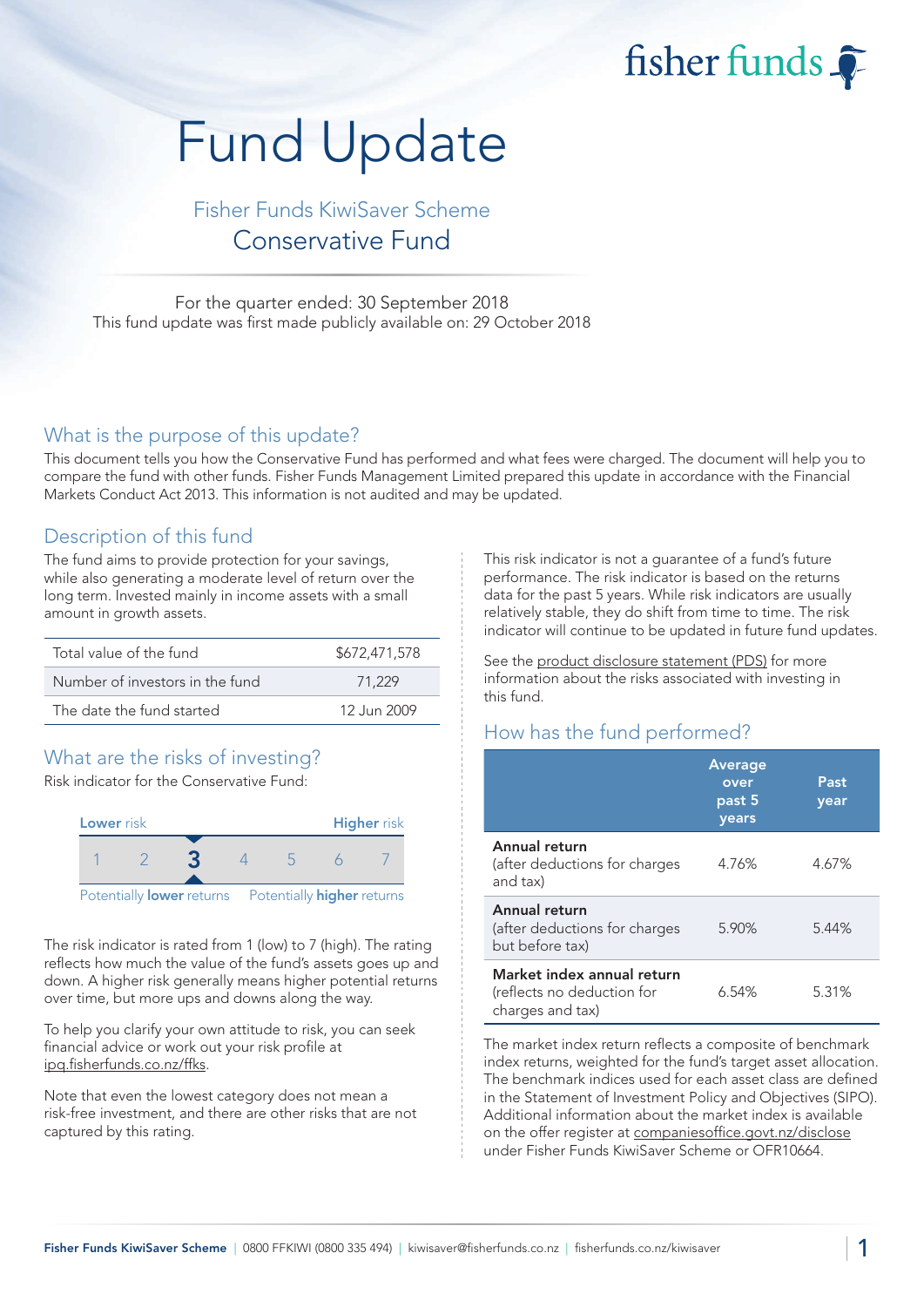

This shows the return after fund charges and tax for each year ending 31 March since the fund started. The last bar shows the average annual return since the fund started, up to 30 September 2018.

Important: This does not tell you how the fund will perform in the future.

Returns in this update are after tax at the highest prescribed investor rate (PIR) of tax for an individual New Zealand resident. Your tax may be lower. The market index return reflects no deduction for charges and tax.

## What fees are investors charged?

Investors in the Conservative Fund are charged fund charges that include GST. In the year to 31 March 2018 these were:

|                                                       | % of net asset value   |
|-------------------------------------------------------|------------------------|
| <b>Total fund charges</b>                             | 0.97%                  |
| Which are made up of:                                 |                        |
| <b>Total management and</b><br>administration charges | $0.97\%$               |
| Including:                                            |                        |
| Manager's basic fee                                   | 0.84%                  |
| Other management and<br>administration charges        | 0.13%                  |
| Total performance-based fees                          | 0.00%                  |
| Other charges:                                        | \$ amount per investor |
| Annual membership fee                                 | \$36                   |

Small differences in fees and charges can have a big impact on your investment over the long term.

## Example of how this applies to an investor

Sarah had \$10,000 in the fund at the start of the year and did not make any further contributions. At the end of the year, Sarah received a return after fund charges were deducted of \$467 (that is 4.67% of her initial \$10,000). Sarah also paid \$36 in other charges. This gives Sarah a total return after tax of \$431 for the year.

#### What does the fund invest in?

#### Actual investment mix

This shows the types of assets that the fund invests in.



#### Target investment mix

This shows the mix of assets that the fund generally intends to invest in.